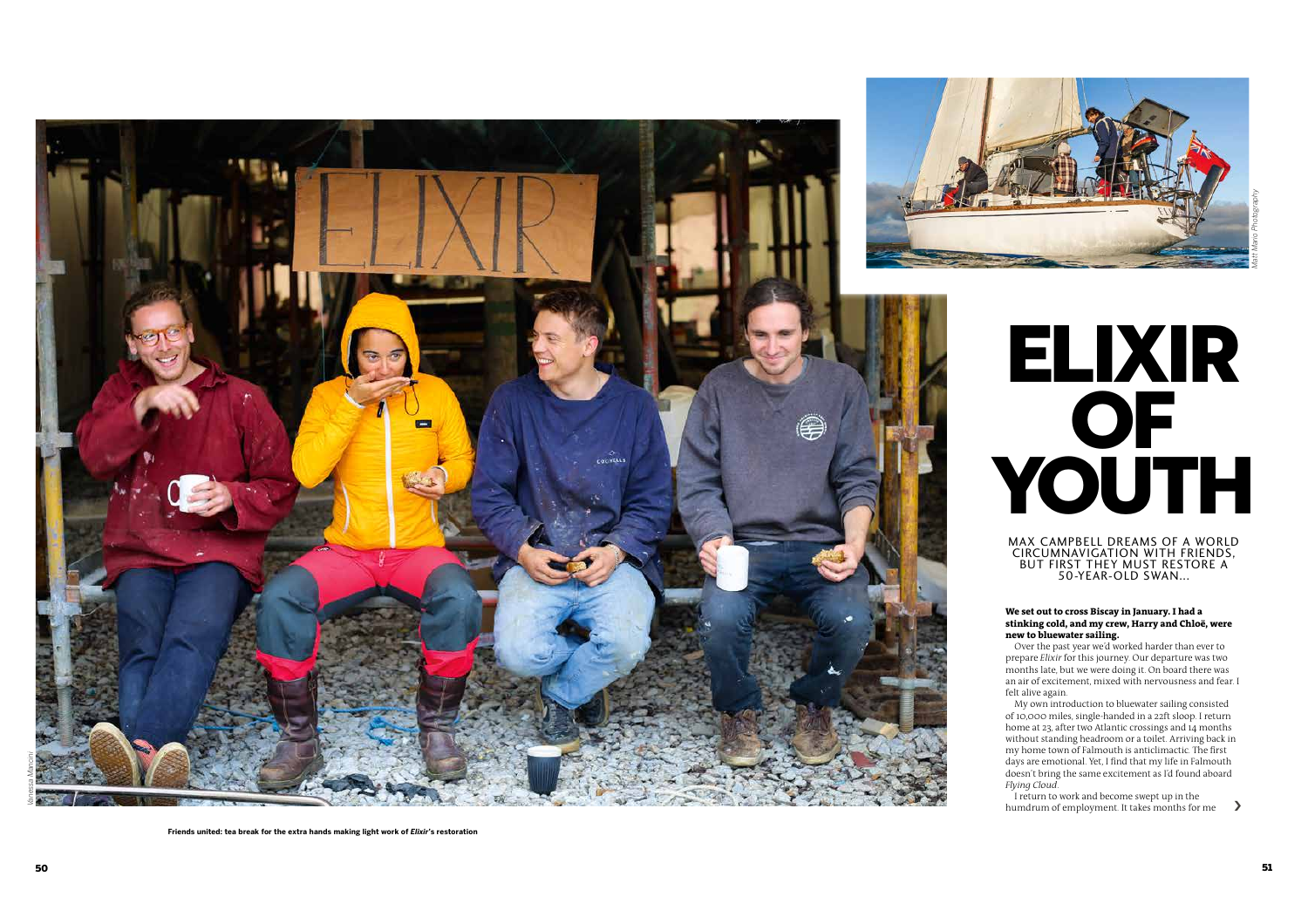# **'Progress is fast thanks to all the extra hands that come to help'**

to find my feet in society again. As routine starts to take over my life, I begin to dream up plans for another adventure.

That single-handed experience has changed my life in such a positive way. It's enlightening to spend weeks in your own company. Taking a step back from society and surrounding myself in nature altered my outlook on life. I want to do it again, but this time, to share it.

# **A NEW BOAT**

I don't have to look far for the right boat. Left in my stepdad's (Dave Cockwell's) boatyard, is a 37ft S&S Swan. Sadly, her owner passed away and over a period of five years she's been gathering moss and leaves. Dave gives me a half share – he'll provide materials, knowledge and mentorship. My friends and I will do the labour. Once finished, we can sail her wherever we wish.

My crew consists of Harry Scott, 25, and Chloë Peglau, 26. Harry is my best friend and sailed with me to Portugal on *Flying Cloud*. We spent three months sharing her tiny cabin as we cruised south through Europe. Chloë and I have been close for years. She's a novice to sailing, but she's positive, hilarious and has a craving for knowledge. When we're together, the three of us share a lively, ambitious, and wide-eyed energy. In my naivety, I proclaim that we'll have *Elixir* floating by the end of summer.

Together, we stand under *Elixir*'s bow. Her topsides are green and lichen grows from her toerails. Fifty years of sunshine has left deep cracks in her gelcoat. The cabin is a mess of rotten mattresses, and a thick, brown filth has collected in the bilge. She's perfect!

We begin to build a shed, which is more a flimsy timber frame that cocoons *Elixir* under a cover of polythene. It's basic, but it keeps us dry, and we start on the tedious first step: to remove the deck fittings.

*Elixir* was built in 1970. Swans built in that era have fastenings encapsulated in glassfibre. Exposing each nut requires both careful guesswork and a hole-saw. Each genoa track has 28 bolts, requiring awkward vertical drilling and a mess inside the cabin.

We spend weeks sanding – so long that it becomes comical. I've buried myself in the pursuit of that elusive feeling I had found when sailing *Flying Cloud*. It's worlds away, from the shaky tent at the back of the boatyard. My desire to find it again is what motivates me, through 14-hour days and endless physical effort.

Dave Gunn, a grizzly yacht painter with a flair on the spray gun, applies the final topcoats. We build some staging for him and then leave him alone to work his magic. We can't believe the transformation when we return a few days later. *Elixir*'s deck and topsides shine with a fresh coat of gloss.

Progress is fast thanks to all the extra hands that come to help. At times I find myself managing a group of up to ten people. Close friendships emerge from the big, dusty tent. People come to look, and then return many times,



**Not a pretty sight. At the start of the project**

drawn by the excitement of a collective passion project. One by one, we Sikaflex on stanchion bases, deck cleats and genoa tracks. It's satisfying to see the polished stainless fittings populate the clean white deck.

Out of the original 14 winches fitted on *Elixir*, three are salvageable. The big stainless steel Andersens, used as primaries, spun from the start. The rest are chrome plated Barlows, which crumble as we struggle to remove them. Our budget is tight, and sourcing winches becomes a concern.

## A WELCOME DONATION

*Elixir* isn't the only S&S Swan at Mylor Creek Boatyard. Laid up inside the workshop is her younger (but bigger) sister, *Pactem*, a Swan 41. Her owner really adores her and has made the decision to renew his winches. I catch wind of this decision, and nervously call him with a proposition. After a few days of contemplation he kindly donates the old ones to *Elixir*. I can barely contain my excitement.

In August, we decide to leave our jobs and invest one final push to get *Elixir* afloat. We pencil in a launch date, during a spring tide, and work all hours to see her afloat. I'm grateful to my friends, Lily, Dom and George, for sacrificing their free time in the weeks running up to the launch.

This project would have been impossible without all their help and enthusiasm. Sharing the milestones brought me much more joy, than if I'd been alone. Yet, each exciting high is balanced with moments of stress and despair.

Throughout the project we face setbacks. While fitting a toerail, a loud, splintering crack brings a feeling of anguish. I watch the precious teak fracture in front of me as we attempt to bend it into place along the bulging gunwales. The timber has split along a scarf – not a big fix, but it still sets us back a day.

Standing beneath *Elixir*'s reverse counter, I notice a chip in her paintwork. For a moment I gaze at it,  $\qquad \qquad \blacktriangleright$ 



**Above and far right: sanding and more sanding, to prepare for a professional paint job and teak replacement. Right: Chloë plugs the screw holes on the new handrails** 

*Clare Jame Photography*







**Chloë and Lily glass in a new base for the forward hatch, which had previously leaked. A new hatch is then fitted**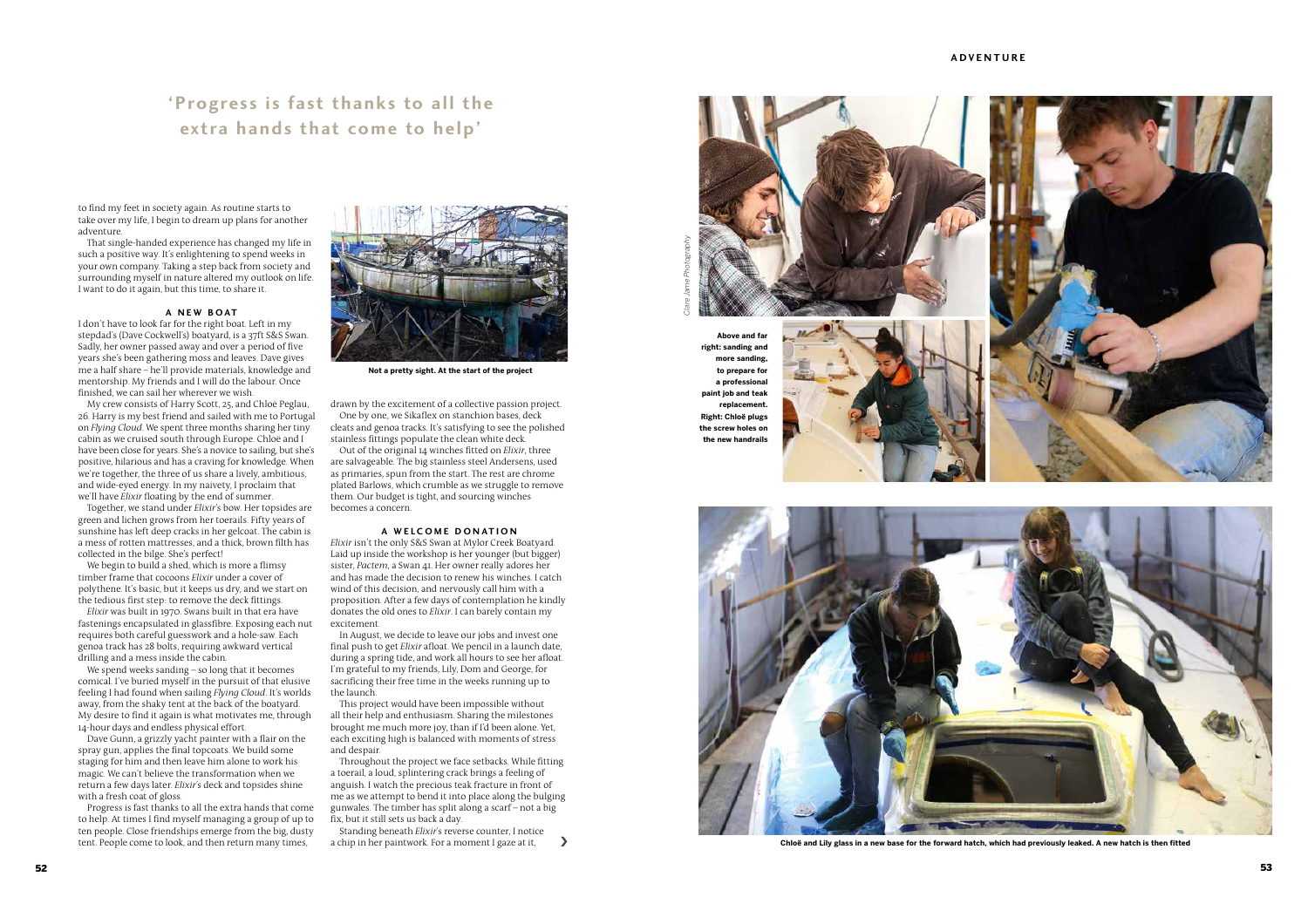



**Above: Chloë and Bethany Allen line up the rudder stock**

**Above: George Maisey fits the new foredeck cleats after the paint job. Left: Harry installs new cabin windows. The old Perspex windows were replaced with polycarbonate**



**Above: Max and Chloë re-stitch sails in Newlyn's Solo Sails loft, while Vanessa Mancini helps with the varnishing work (right)**

# **'She floats without any leaks... but the engine doesn't start'**

wondering how a ding could be so small, yet so deep. And then I spot a similar mark, and another, and another. I show them to Chloë, and for a moment we puzzle together, before it dawns on us what's happened.

While hanging the teak battening in her cabin, Chloë had drilled four new pilot holes where the original brass screws had sheared. The battening screws into encapsulated wooden frames, glassed into the hull. The pilot holes had passed through the wooden frames, before continuing back out through the side of the hull. Launch day was in several weeks, and the workload already seemed overwhelming. I step outside for a moment, feeling shaky and lightheaded. Stress had risen to





**Max Campbell has 10,000 miles of solo Atlantic sailing under his belt**

**Ready to splash: the new paint job shows off the Swan 37's classic lines and tumblehome**

an unsurpassed high, I want to put my tools down and walk away. Yet, I'm chained to this project. But after five minutes of deep breathing, I'm back to work.

*Alice Howard*

Unfortunately, these aren't the only holes to open up in the hull in the run-up to launch day. Two of the Blakes seacocks have completely seized. Both times, the inner cone shears as I attempt to free them. They are in small, awkward lockers. To add an extra layer of difficulty, they are both encapsulated in glassfibre.

We also find several holes in the stern tube. This time, crevice corrosion is the culprit. We cut out the rough piece of pipe, leaving another large hole below the waterline.

#### **PREPARING FOR LAUNCH**

It's three weeks before our launch date, and *Elixir* still has open holes both above and below the waterline. We glass in a new stern tube, fit a new shaft seal, and

replace the seized Blakes seacocks with ball valves. A week later, we apply the deck paint. After masking

around the deck fittings, we spray on the non-skid. We add the granules to the paint and spray it at the freshlykeyed deck.

Last come the wooden cleats, handrails and sliding hatch. Dave (Cockwell), a carpenter by trade, leads the joinery. We have access to a CNC machine to shape these, saving us hours of precious time.

At 1700 the engine of the Merlo telehandler roars into life. The front of the shed has been removed, revealing an audience of friends and family, here to watch *Elixir*'s resurrection. It's an impressive sight. Bright lights illuminate her rolling tumblehome. Her topsides glow – complimented by a matching dark blue cove line and antifouling.

Several hands still work on the boat, fitting fairleads and greasing nipples. The strops lifting the keel put a stop to our tinkering. We climb off the boat, walk outside of the shed, and our elation peaks. Eleven months of hard, focused labour reveals itself in front of us.

First to come is the fine, piercing bow, enhanced by the fresh teak toerails. Next comes the bulging midsection. The cockpit, with its with shining, fresh winches, follows a slight yet elegant sheer. Finally, it tapers into the sleek, reverse transom. For the first time we stand back and see the result of a hundred jobs, culminating in the start of *Elixir*'s new life.

I remember the transient joy I had found at sea, when sailing *Flying Cloud*. Watching *Elixir* embrace the inky creek reminds me of my motivations, and suddenly that vague memory feels much less remote.

She floats without any leaks, but the engine doesn't start. We bleed the system with a cup of diesel and motor down the creek, before the engine cuts out again. We ghost down the empty creek in darkness. Engine-less and mast-less, drifting downwind in a moderate northerly. A workboat from the yard picks us up and tows us to a nearby marina.

# **A JIGSAW PUZZLE**

Re-rigging the boat is like some cruel jigsaw puzzle. Different parts of the rig lie scattered around the boatyard. The standing rigging is beyond shot. The running rigging, green and gnarly like jungle vines, leaves green marks on everything it touches.

All the aluminium sheaves have seized. The plastic conduit, used to house wires up to the masthead, has shattered into several pieces. ›